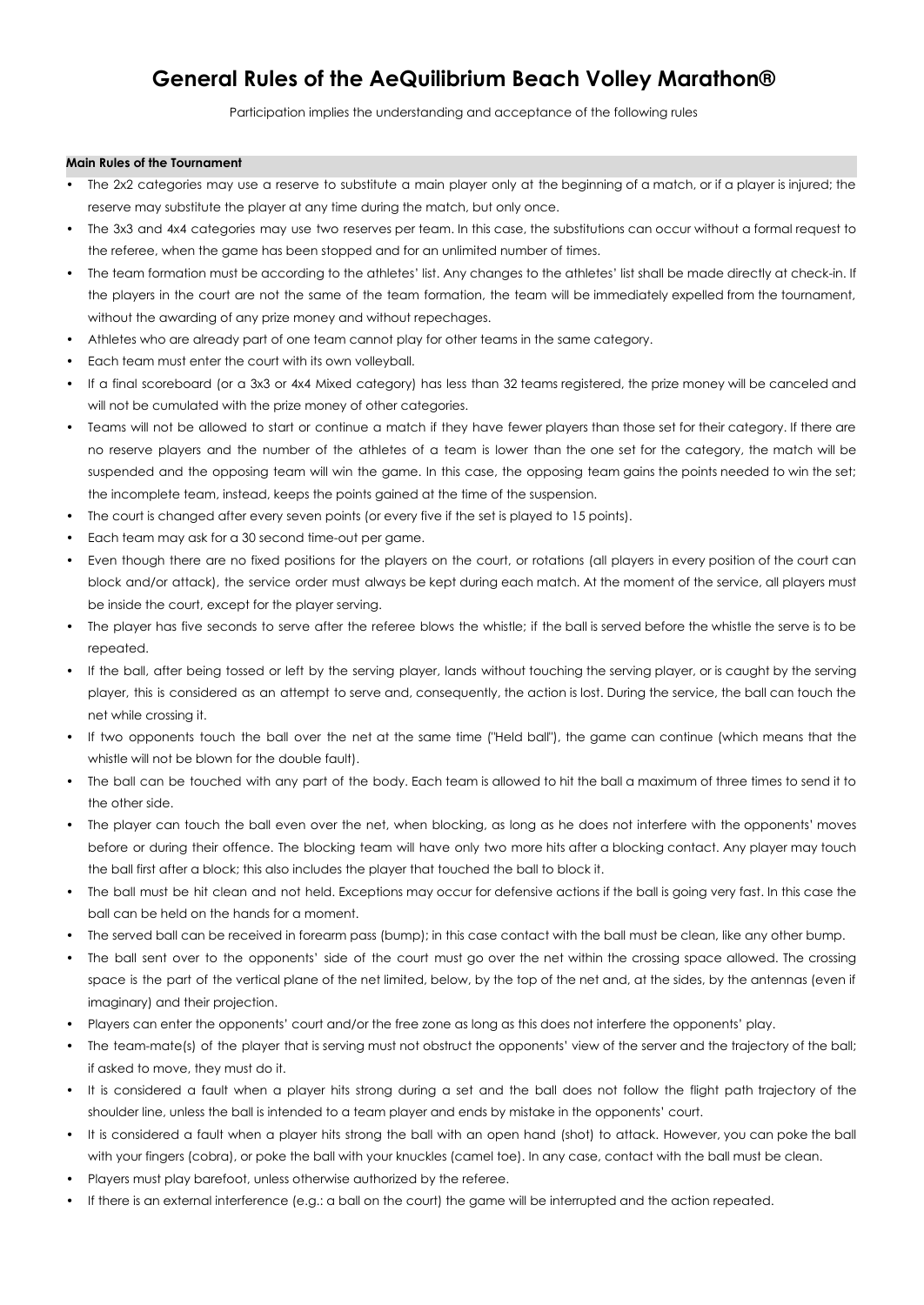In case of injury, in the absence of reserves, the injured player is given a medical injury time-out of 5 minutes from the arrival on the field of the medical staff. The Tournament Director, called to check the extent of the injury, may give the injured player an additional recovery time of 10 minutes, in the spirit of "fair play" that must distinguish each match.

**Note**: for all that has not been explicitly stated here, the rules of the international beach volleyball game will be valid. During the tournament the organization is authorized to make, at its own discretion, corrections and/or changes to the General Rules above.

\*\*\*

# **Please note**

The AeQuilibrium Beach Volley Marathon® is a tourist sports event organized by Sportfelix ® , the brand of the tour operator Raduni Sportivi srl. Owing to its passion for sport and a twenty-year experience in the travel and sporting events field, Sportfelix® offers programs designed to entertain and to practice physical activity, stimulating healthy lifestyles. Our mission is to offer holidays in the sign of wellness, unique experiences that are completely different from the usual tourist standards: sports tournaments and events for all ages, educational trips, summer camps for children, sport retreats and corporate tournaments and welfare projects. Physical activity is an essential element for a healthy, balanced lifestyle and for the well-being of body and mind; whatever the sports preparation, age and physical fitness, we create tailor-made packages and proposals to enjoy active holidays, relaxation and fun.

- Participants declare that they know and respect the rules of the event and the general conditions of sale of package tours, which is accessible and downloadable from the website www.beachvolleymarathon.com. In case of underage athletes, a parent/guardian must consent to the participation to the event of the underage athlete.
- Participants release the Organizing Committee, the promoting bodies, the city council, all the sponsors, the delegates of the aforementioned subjects, of any present and future claims or responsibilities arising from participation in the sports event.
- Participants (parents/guardians in case of an underage participant) accept that Raduni Sportivi srl, and the subjects appointed by Raduni Sportivi srl, can take photos and record videos during the whole event and, therefore, distribute them. This material is going to be published in websites, social networks, magazines, TV, promotional flyers or inserted into any kind of document to be distributed by Raduni sportivi srl. for any legitimate use without compensation.
- Personal data is going to be collected in paper form as well as by computerized and telematic tools and managed for purposes strictly related to the company. The data is going to be processed in accordance with the general principles established by art. 11 of the Personal Data Protection Code and arts. 5 & 6 of the General Data Protection Regulation, that is to say, according to correctness, accuracy, completeness and suitability according to the purposes of the Raduni Sportivi srl company. Participants may revoke their consent at any time by contacting the Data Holder by e-mail (direzione@sportfelix.it).

You can register to the Aequilibrium Beach Volley Marathon® as an athlete (to compete in the tournament with your team), or, alternatively, as a "Non-Athlete" taking part in the spritz parties on the beach and taking advantage of a whole series of services with the exception of participation in the tournament.

# **In the name of safety**

The AeQuilibrium Beach Volley Marathon® will be able to guarantee its participants the necessary peace of mind: the services and activities included in the program are designed to offer the highest safety standards. All staff, trained to ensure knowledge and compliance with hygiene and safety protocols, will be at your complete disposal to make the experience of this sporting event pleasantly unique. Adequate signage will be set up in the common areas and will provide all information on prevention measures and behaviors to be followed, as required by the legislation in force on the date of the event; disinfectant gel dispensers will be available at the various access points and entrances; a medical assistance unit will be activated throughout the duration of the event. Intense cleaning and sanitizing activities will be carried out in the common areas. The accommodations, as a rule, are sanitized at each change of Guest through the use of specific cleaning products (medical-surgical aids) by the managers of the accommodation facilities. The above cannot ignore the good practices that each participant will be called to respect with a civic sense and respect for others. We recommend everyone to scrupulously take care of hand hygiene and compliance with the indications and prescriptions regarding respiratory etiquette, in order to spend an unforgettable sporting experience together. Note: in the week preceding the start date of the event, the organizing secretariat will provide participants with adequate communication on the anti-contagion guidelines provided for the conduct of the sporting event.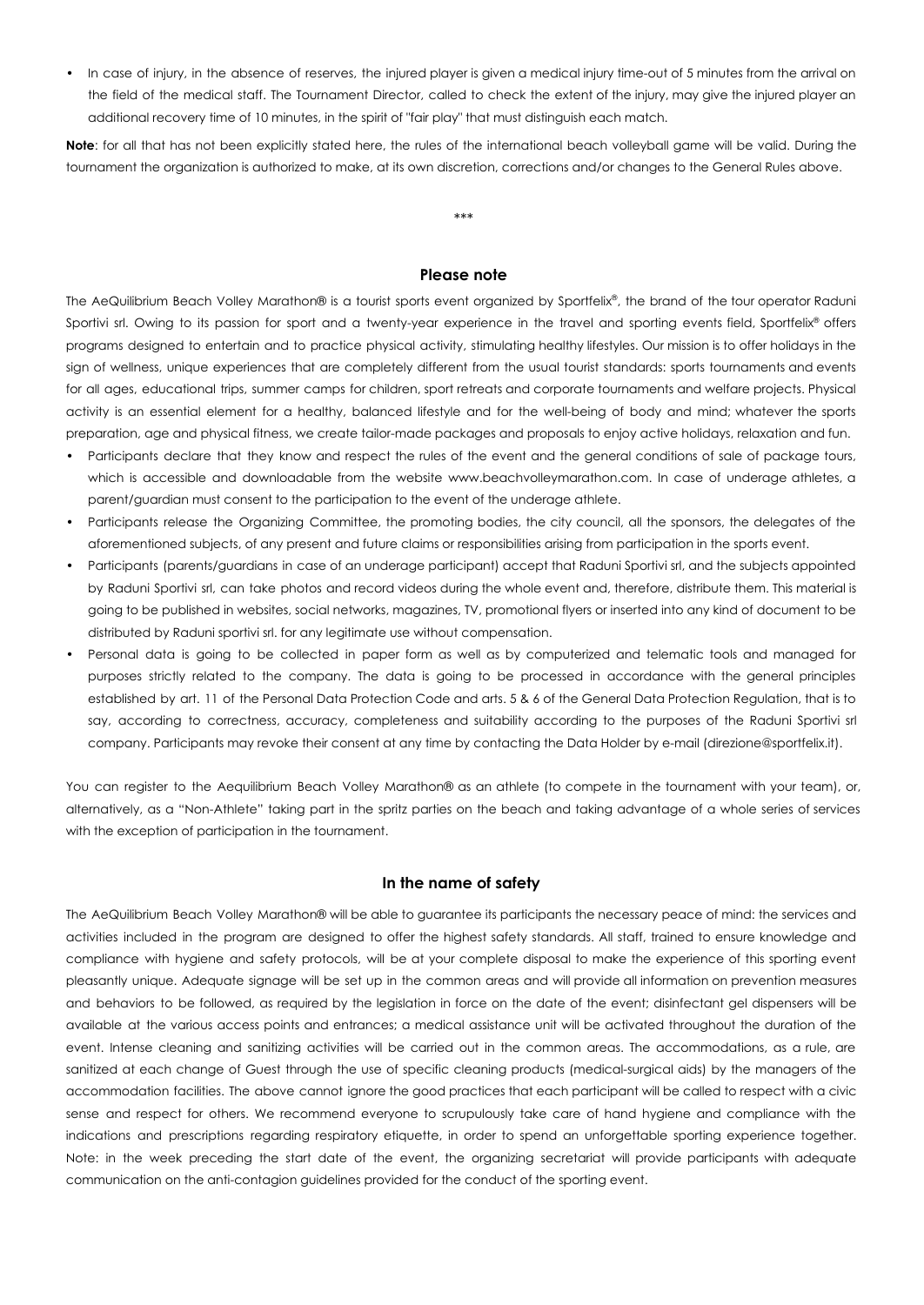**Support**. Our office will provide assistance from the booking stage to the end of the holiday, helping participants to choose the programs and solutions that best suit their needs.

**Guaranteed refund**: in case of cancellation of the event for health and safety reasons, the fees paid by the participants will be refunded. An extra guarantee to be worry free.

# **General information**

# **Looking for a team/athlete**

If you're looking for a team to play in or you can't find a player to complete your team, you can post your request in the Facebook group "Cerco squadra e giocatore BeachVolleyMarathon" ("Looking for a team and athlete BeachVolleyMarathon").

# **Download the App**

You can download the "BeachVolleyMarathon" app for free from the site: [www.bvm-app.it](http://www.bvm-app.it), to check the schedule of the matches, the match scores, the general ranking, the court locations, the 'looking for a team/athlete' section, the tournament rules, and to access a lot of other interesting content.

## **Medical certificate**

To participate in the tournament as an athlete you must have a fitness medical certificate for non competitive sports (certificate of good health issued by your GP/family doctor) or, alternatively, a fitness medical certificate for competitive sports – which must be valid at the time of the dates of the event. During registration, all medical certificates of all team members must be uploaded online. Note: during the event a doctor will be at the disposal of the participants who will want to be visited to get their fitness medical certificate for sports. It will be possible to get a payment doctor's appointment (without booking) in the dedicated medical area near the central arena in the following days:

- Thursday from 5.30 p.m. to 9.00 p.m.
- $\bullet$  Friday from 7.45 a.m. to 9.00 p.m.
- Saturday and Sunday from 7.45 a.m. to 12.00 a.m.

## **Participation**

The tournament is open for teams at any level divided in the 2x2, 3x3 and 4x4 categories:

- 2x2 females: 2 women in court + 1 possible reserve / Match days: Friday and Saturday
- 2x2 male: 2 men in court + 1 possible reserve / Match days: Friday and Saturday
- 2x2 mixed: 1 man and 1 woman in court + 1 possible reserve / Match day: Sunday
- 3x3 female: 3 women in court + 2 possible reserves / Match days: Saturday and Sunday
- 3x3 male: 3 men in court + 2 possible reserves /Match days: Saturday and Sunday
- 4x4 mixed: 2 men and 2 women in court + 2 possible reserves / Match days: Saturday and Sunday

The athletes competing for a team cannot be part of any other team in the same category, but they can be part of different teams in different categories.

## **Team formation and athletes' list**

Team formation is decided by entering the names of the athletes at registration. Any changes to the team formation and the athletes' list (e.g.: replacing/adding new athletes, variation in the required data and uploading of medical certificates) can always be made following these steps:

- After registration by sending an email to the organizing office with your request ([\(bvm@radunisportivi.it](mailto:bvm@radunisportivi.it));
- Asking for the change at check-in.

An athlete can also be added during the qualifying matches with a formal request to the Director of the tournament who, after verifying the regularity of the request, will update the team formation, provided that the new athlete has not already played matches in the same game category. One athlete only can be added to the 2x2F/M/MT categories and up to two athletes for the 3x3 M/F and 4x4 MT categories, without surpassing the limit of the possible reserves, considering that no changes are allowed.

Attention: if the players in the court are not the same of the team formation, the team will be immediately expelled from the tournament. The expelled team will have no refund rights or any awarding of money prize.

# **2x2 M/F categories**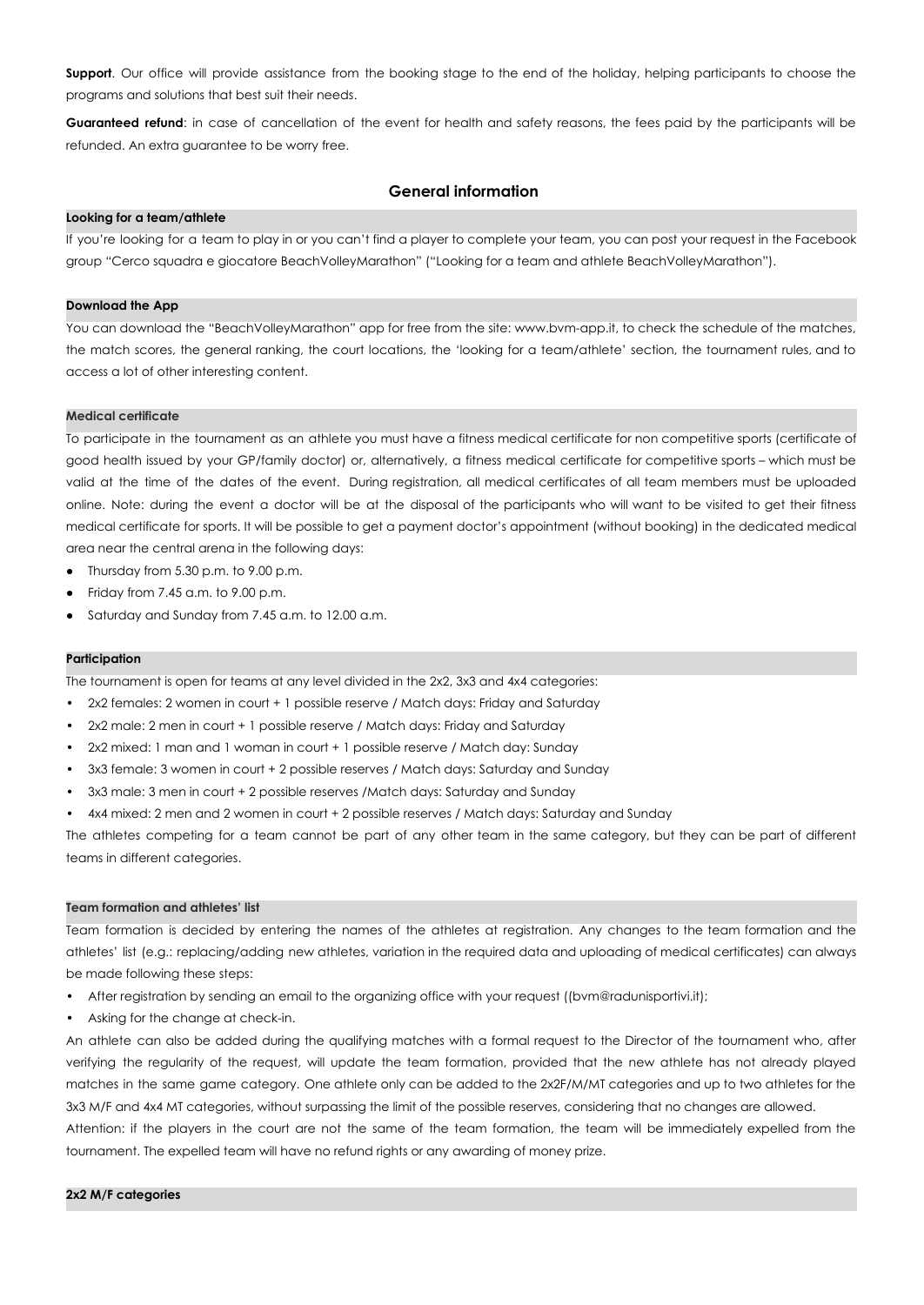The 2x2 M/F matches will take place on Friday and Saturday and will include a qualifying round (on Friday) and a final round (on Saturday) following a competition scoreboard with 32 teams with double elimination matches: after the first defeat the team will move to the losing scoreboard and will be eliminated after two defeats. The matches on Friday and Saturday will be played as a single set to 21 points, with a maximum of 23 points; the final matches only (1st -2nd and 3rd -4th places) will be played using the two out of three sets, to 21 points, with a maximum of 23 points and any third set will be played to 15 points with a difference of two points, without a score limit. In May, the best 64 teams of the qualifying round for both categories will access to the final round of Saturday, divided in two separate scoreboards: Gold (1st-32nd) and Silver (33rd-64th). In September, the best 32 teams of the qualifying round for both categories will access the final on Saturday.

## **2x2 Mixed categories**

The 2x2 Mixed category matches are played on Sunday only, with a qualifying round following the double elimination method: after the first defeat the team will move to the losing scoreboard; after two defeats the team will be eliminated. The position of the teams will be assigned according to the registration date; there will be a maximum of 320 teams divided in competition scoreboards with 32 teams. The first four teams from each scoreboard will access the finals, provided a possible repechage. The position of the teams in the Final Scoreboead will be drawn. The final rounds are played with single elimination matches. All matches in the qualifying and final rounds (including the final matches) are played as a single set to 21 points with a maximum of 23. **Note**: Teams that should not show up, show up more than 5 minutes late of the scheduled time on the match report, or should be missing a team member will be declared defeated by default with a score of 0-21. As an exception to the above mentioned rule, teams with one or more athletes playing a match in a different category, at the same time of the beginning of the match, will be granted a 40-minute delay from the scheduled time on the match report. Beyond that time (40 minutes) the team will be asked by the Director of the Tournament to choose which match they will play in and, therefore, which match they will lose by default. Giving up a match will not entail an obligation of refund to the team by the organization of event. To make the organization of concurrent matches easier, in the final rounds of the 2x2 Mixed, 3x3M/F and 4x4 Mixed categories, the teams are kindly invited to let the Director of the Tournament know of any concurrent matches in due time.

## **3x3 M/F and 4x4 Mixed categories**

The matches of the 3x3 M/F and 4x4 Mixed categories will take place on Saturday and Sunday and will include a qualifying round (on Saturday) in rounds of five teams. At the end of the qualifying round, for each category, a provisional ranking will be written based on the point difference gained by each team. With the same point difference, the best positions are assigned on the basis of the registration date, and in case of another tie with a drawing. The final round (on Sunday) will follow the above mentioned classification with single elimination matches up to the final. On Saturday and Sunday the matches are played in a single set to 21 points with a limit of 23; the final matches only (1st-2nd place) are played in a single set to 21 points with a difference of two points without a score limit. For the 3x3 M / F and 4x4 Mixed categories, the best ranked 768 teams in the qualifying round will access the final round, divided in four different scoreboards: Platinum (1st -192nd); Gold (193rd -384th); Silver (385th -576th); Bronze (577th -768th). In the event that a scoreboard of the final round will have less than 32 teams, those teams will be included in the scoreboard that precedes it, for example: Bronze Scoreboard with 30 registered teams will be included in the Silver Scoreboard. Note: please remember that for the 3x3 M/F and the 4x4 Mixed categories the final match for the 3rd and 4th place will not be played: the two losing semi-finalist teams will both be placed third and will be awarded the bronze medal and equal prize money.

#### **Time schedule and match program**

- 2x2 M/F categories: Friday (qualifying round) from 8.30 a.m. to 5.30 p.m.; Saturday (final round) from 8.30 a.m. and with final matches starting at 3.30 p.m.
- 2x2 Mixed category: Sunday (one day only) from 8.30 a.m. to 5.30 p.m., with final matches starting at 3.30 p.m.
- 3x3 M/F and 4x4 mixed categories: Saturday (qualifying round) from 8.30 a.m. to 6.30 p.m.; Sunday (final round) from 8.30 a.m. and with final matches starting at 5.00 p.m.

Note: the schedule of the final matches may be subject to variation.

## **Refereeing**

Participating athletes will act as referees according to the tournament schedule available in the dedicated section of the "BeachVolleyMarathon App".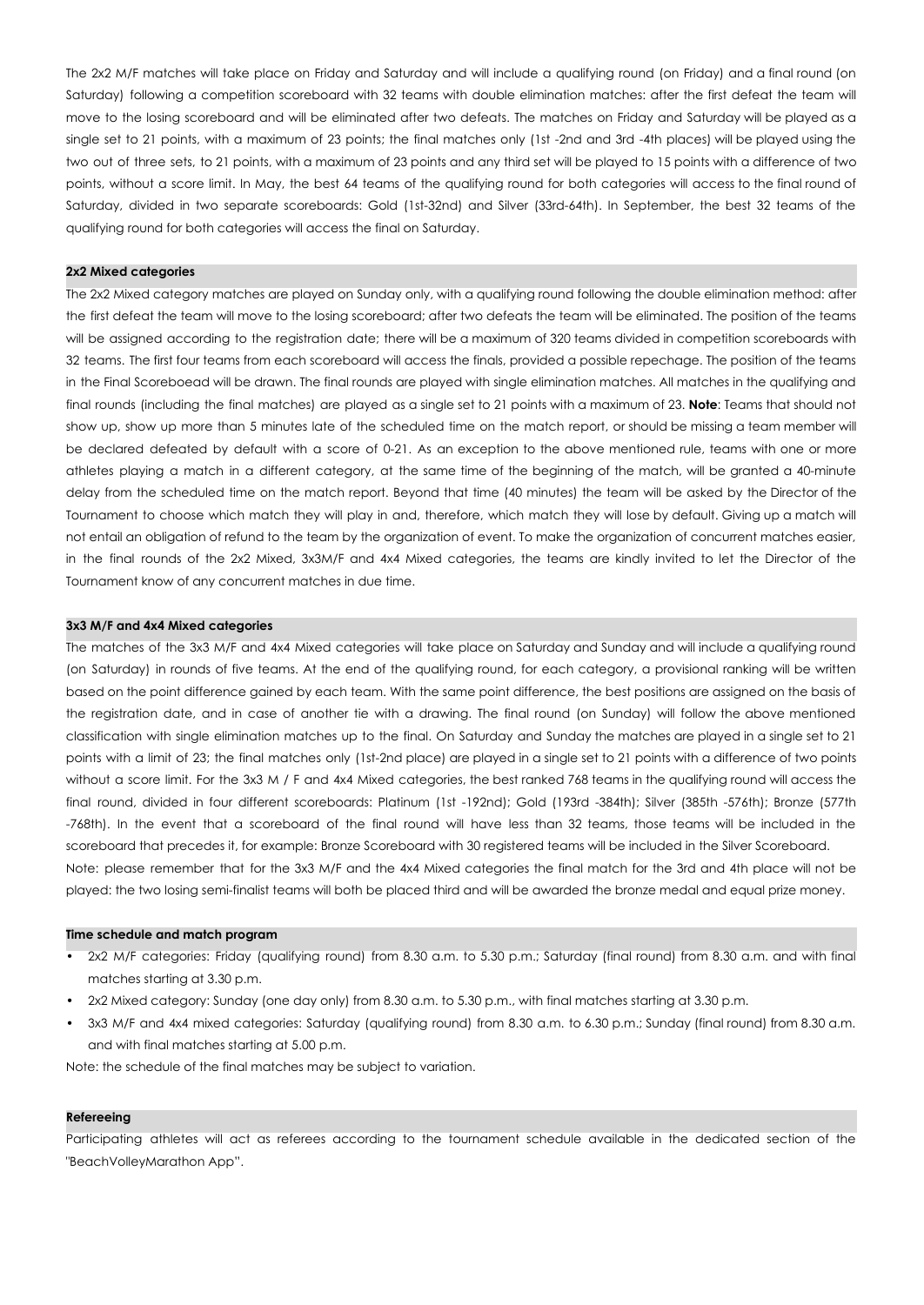The final matches will be refereed by federal referees. All matches must be played in accordance with fair play values, athletes must accept the referee's decisions and be respectful of all the other participants and referees; otherwise the Director of the Tournament can decide, at their own discretion, to exclude the participant from the tournament without refund obligation.

# **Filling in the match reports**

The participants refereeing the matches will have to fill in match reports. The final score of the match must be clearly legible and must be signed by both teams in acceptance. In case of non-authentication, the final result of the match will still be considered valid and hence registered. Note: Those match reports that do not allow a clear assignation of the result due to incomplete, false or illegible data will not be taken into consideration.

## **Verifying the results of the qualifying rounds**

For the 3x3 M/F and 4x4 mixed categories, teams must verify the accuracy of the final results of their matches displayed in the dedicated section of the "BeachVolleyMarathon" App. The results of the morning matches (8.30 a.m. - 1.00 p.m.) have to be checked before 2.00 p.m.; the results of the afternoon matches (1.30 p.m. - 6.00 p.m.) before 7.00 pm. After those times no correction request of the results will be accepted.

## **Matches won and lost by default**

In the qualifying rounds of the 3x3 M/F and 4x4 Mixed categories, the results of the matches ended by default will be assigned to the losing team with a score of 0 points made and 21 points taken. The score will determine the point difference of the provisional ranking. However no points will be assigned and counted to teams winning the match by default.

#### **Final round: program and refereeing**

The rankings for the 3x3 M/F and 4x4 Mixed categories, at the end of the qualifying rounds, will be available from 9 p.m. on Saturday, in the dedicated section of the BeachVolleyMarathon App, where it will also be possible to consult the schedule of the matches and the refereeing assigned for the final round of all categories.

## **Management of delays and concurrent matches**

Teams that should not show up, show up more than 5 minutes late of the scheduled time on the match report, or should be missing a team member will be declared defeated by default with a score of 0-21. As an exception to the above mentioned rule, teams with one or more athletes playing a match in a different category at the same time of the beginning of the match, will be granted a 40-minute delay from the scheduled time on the match report. Beyond that time (40 minutes) the team will be asked by the Director of the Tournament to choose which match they will play in and, therefore, which match they will lose by default. Giving up a match will not entail an obligation of refund to the team by the organization of event. Note: to make the organization of concurrent matches easier, in the final rounds of the 3x3M/F and 4x4 Mixed categories, the teams are kindly invited to let the Director of the Tournament know of any concurrent matches in due time.

## **Tournament tank top**

For the final rounds and for all the other matches played in the central arena, athletes must wear the official Aequilibrium Beach Volley Marathon® tank top (handed at the time of the check-in in Bibione). Should any team not comply, they will lose the match by default and will not be awarded any prize money.

# **Unfavourable weather conditons and other external events**

The event will take place in any weather condition. Obviously, in case of particularly adverse weather conditions (or other external events) the Director of the Tournament can decide to suspend the matches once, or more than once, and to resume them when the external conditions will allow it. The match will resume with the same score it had at the time of the suspension.

## **For the 2x2 categories:**

- in the event of a permanent suspension of the qualification round matches, the placements of the teams still in the game, that have not been assigned yet, will be decided according to the registration date or, in case of a tie, with a drawing. In the event of not being able to play all the qualifying round matches, the ranking will be decided according to the registration date or, in case of a tie, with a drawing.
- In the event of a permanent suspension of the final round matches, for each related scoreboard, the prize money, except for the part that may have already been awarded, will be equally divided among the remaining teams, still in the game at the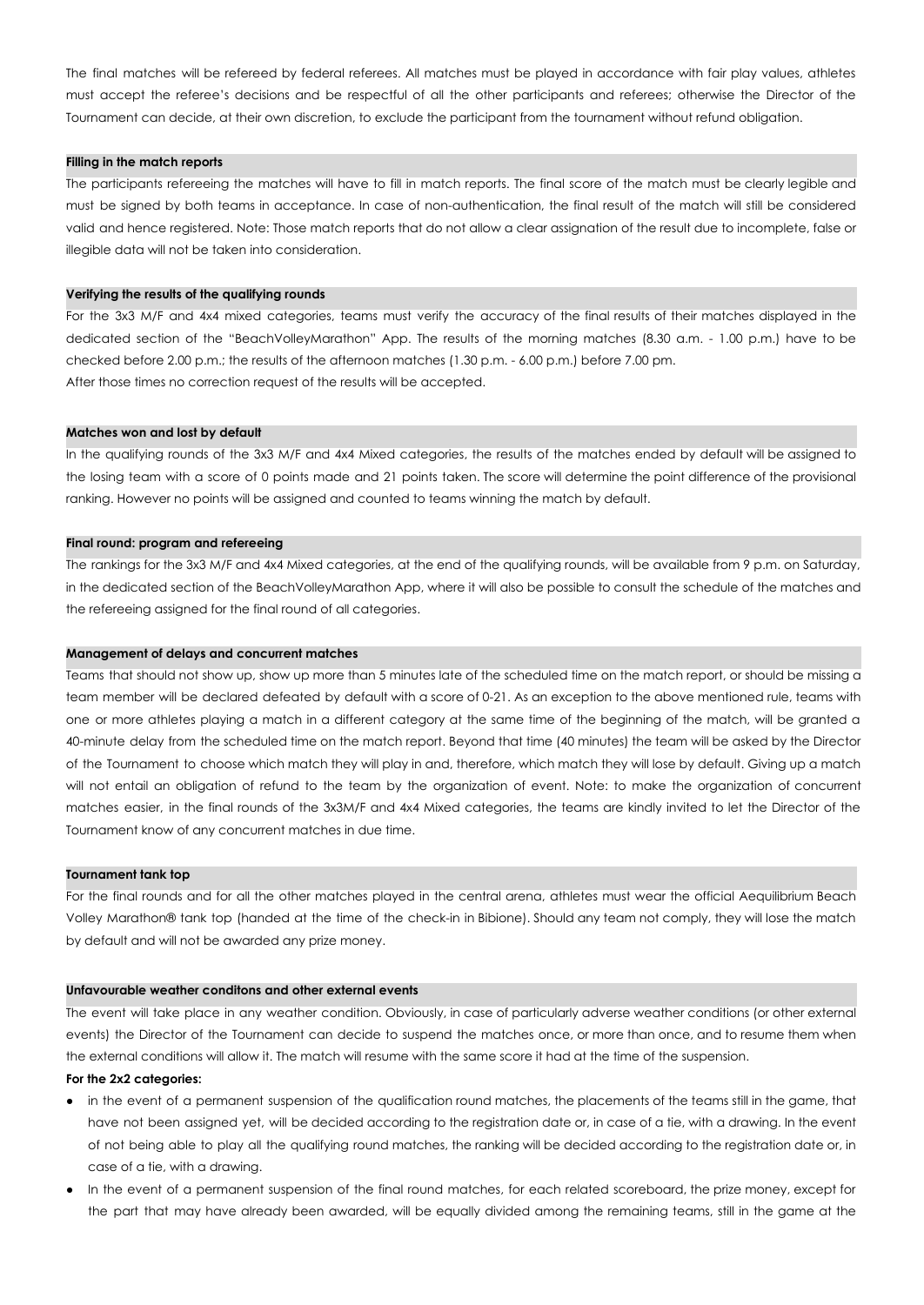time of the suspension, except when the amount of the award to be assigned to each team will be less than 50.00 euros per team.

# **For the 3x3 and the 4x4 categories:**

- In the event of a permanent suspension of the qualifying round matches, the provisional rankings will be decided according to the results of each team at the time of the suspension. The teams, that may have not played any match, will be assigned by default a point difference equal to the average of the points calculated on the matches played in their category; in case of an equal point difference, the ranking position will be decided according to the registration date or, in case of a tie, with a drawing. In the event of a permanent suspension of the qualifying round matches, the prize money for each category will be equally divided among the scoreboards, according to the percentages applied to the different positions in the ranking.
- In the event of a permanent suspension of the final round matches, for each related scoreboard, the prize money, except for the part that may have already been awarded, will be equally divided among the remaining teams, still in the game at the time of the suspension, except when the amount of the award to be assigned to each team will be less than 50.00 euros per team.

## **Awards**

For the 2022 edition, the tournament will award a total prize of up to 108,000.00 euros, divided as follows: 72,000.00 euros for the May event, and 36,000.00 euros for the September event. The amounts are intended as pre-tax (presently amounting to 20% according to article 30, Presidential Decree 600/ 1973) and will be paid out at the end of the tournament, after filling out a receipt. In the event that a single scoreboard in the final round should have less than 32 participating teams, the corresponding prize money will be annulled and will not be cumulative with any other prize money. Note: the prize must be collected by a team member with their personal ID and a tax code number within one hour of the end of the match for which the prize money is to be awarded. Any prize money not collected will be donated to the non-profit association: ONLUS SOS HANDICAP BAMBINI INVISIBILI

Attention: the indicated amounts will be assigned with an overall participation of at least 2500 teams for the May event and at least 500 teams for the September event. In the event that the total number of registered teams will be lower than the above mentioned numbers, the amounts of the prize money will be reduced proportionally to the sum of the teams registered (the teams registered on site will not be counted). In this case, the new money prize will be communicated the week before the beginning of the event.

# **Money prize of the 13th-14th-15th May tournament**

| 2x2 M/F categories – Gold scoreboard (10,000.00 euros split among the first 16 qualified teams) |                        |                        |                        |
|-------------------------------------------------------------------------------------------------|------------------------|------------------------|------------------------|
| 1st CLFD = $2.200.00$                                                                           | 2nd CLFD = $1.600.00$  | $3rd$ CLFD = 1.300.00  | 4th CLFD = $1,000.00$  |
| 5th CLFD = $800.00$                                                                             | $5th$ CLFD = 800.00    | 7th CLFD = $550.00$    | 7th CLFDI = $550.00$   |
| 9th CLFD = $200.00$                                                                             | 9th CLFD = $200.00$    | 9th CLFD = $200.00$    | 9th CLFD = $200.00$    |
| $13th$ CLFD = $100.00$                                                                          | $13th$ CLFD = $100.00$ | $13th$ CLFD = $100.00$ | $13th$ CLFD = $100.00$ |

#### **2x2 M/F categories – Silver scoreboard (4,000.00 euros split among the first 12 qualified teams)**

| $1st$ CLFD = $1.120.00$ | 2nd CLFD = $880.00$ | $3rd$ CI FD = 560.00 | 4th CLFD = $320.00$ |
|-------------------------|---------------------|----------------------|---------------------|
| 5th CLFD = $240.00$     | 5th CLFD = $240.00$ | 7th CLFD = 160.00    | 7th CLFD = $160.00$ |
| 9th CI FD = $80.00$     | 9th CI FD = $80.00$ | 9th CLFD = $80.00$   | 9th CLFD = $80.00$  |

#### **2x2 Mixed category – Final scoreboard (2000.00 euros split among the first 8 qualified teams)**

| $1st$ CLFD = 600.00 | 2nd CLFD = $440.00$ | $3rd$ CLFD = $320.00$ | 4th CLFD = $200.00$ |
|---------------------|---------------------|-----------------------|---------------------|
| 5th CLFD = $140.00$ | 5th CLFD = $140.00$ | 7th CLFD = $80.00$    | 7th CLFD = $80.00$  |

## 3x3 M/F and 4x4 Mixed categories - platinum scoreboard (5000.00 euros split among the first 16 qualified teams)

| $1st$ CLFD = $1.400.00$ | 2nd CLFD = $750.00$ | $3rd$ CLFD = 425.00 | $3rd$ CLFD = 425.00 |
|-------------------------|---------------------|---------------------|---------------------|
| 5th CLFD = $200.00$     | 5th CLFD = $200.00$ | 5th CLFD = $200.00$ | 5th CLFD = $200.00$ |
| 9th CLFD = $150.00$     | 9th CLFD = $150.00$ | 9th CLFD = $150.00$ | 9th CLFD = $150.00$ |
| 9th CLFD = $150.00$     | 9th CLFD = $150.00$ | 9th CLFD = $150.00$ | 9th CLFD = $150.00$ |

#### 3x3 M/F and 4x4 Mixed categories - Gold scoreboard (4000.00 euros split among the first 16 qualified teams)

| 1st CLFD = 1.120.00 | 2nd CLFD = $600.00$ | $3rd$ CLFD = $340.00$ | $3rd$ CLFD = $340.00$ |
|---------------------|---------------------|-----------------------|-----------------------|
|                     |                     |                       |                       |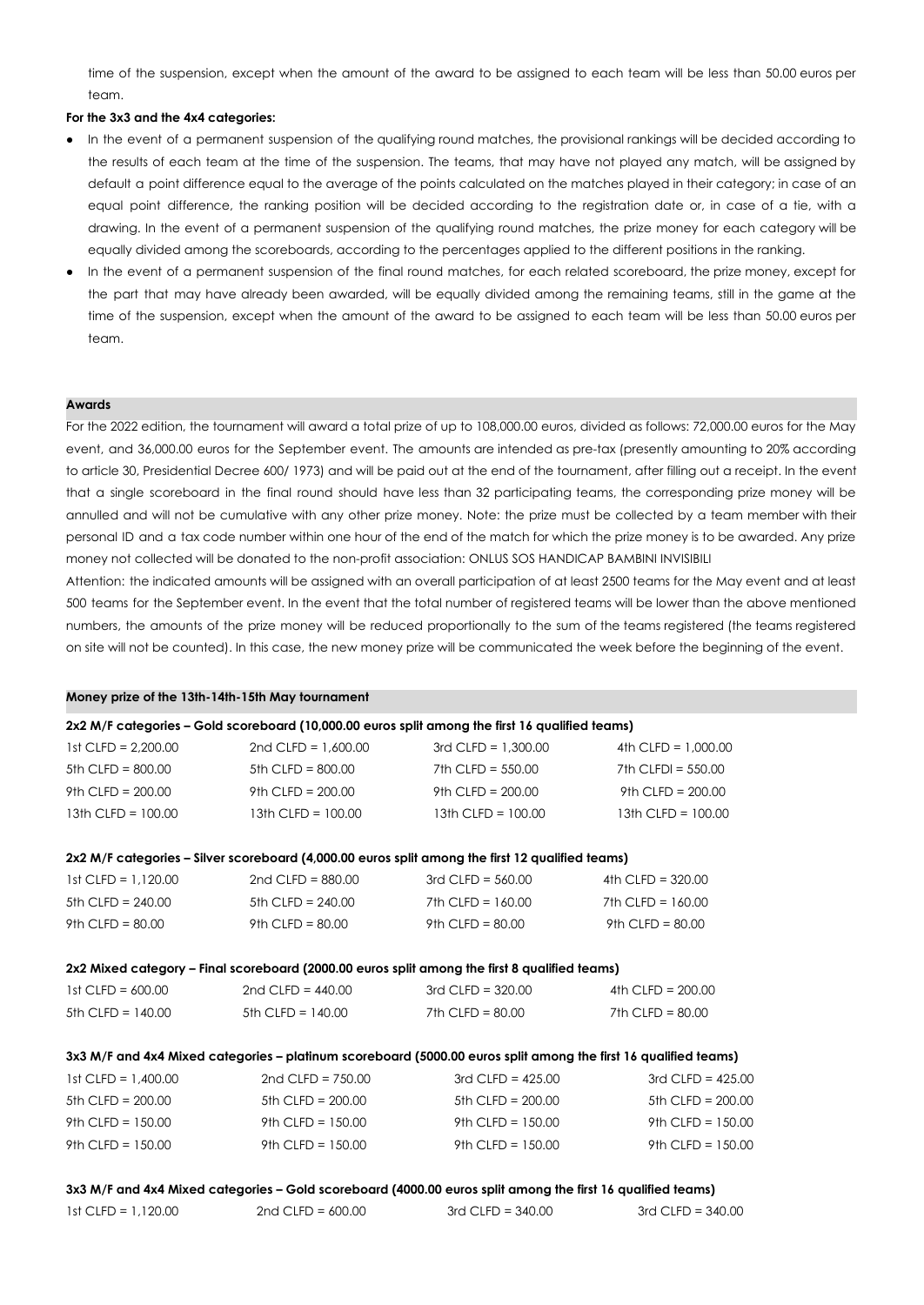| 5th $CLFD = 160.00$     | 5th $CLFD = 160.00$                                    | 5th $CLFD = 160.00$                                                                                              | 5th $CLFD = 160.00$   |  |
|-------------------------|--------------------------------------------------------|------------------------------------------------------------------------------------------------------------------|-----------------------|--|
| 9th CLFD = $120.00$     | 9th $CLFD = 120.00$                                    | 9th CLFD = $120.00$                                                                                              | 9th CLFD = $120.00$   |  |
| 9th CLFD = $120.00$     | 9th $CLFD = 120.00$                                    | 9th CLFD = $120.00$                                                                                              | 9th CLFD = $120.00$   |  |
|                         |                                                        | 3x3 M/F and 4x4 Mixed categories - Silver scoreboard (3,000.00 euros split among the first 16 qualified teams)   |                       |  |
| 1st $CLFD = 840.00$     | 2nd CLFD = $450.00$                                    | 3rd CLFD = $255.00$                                                                                              | 3rd CLFD = $255.00$   |  |
| 5th $CLFD = 120.00$     | 5th $CLFD = 120.00$                                    | 5th $CLFD = 120.00$                                                                                              | 5th $CLFD = 120.00$   |  |
| 9th $CLFD = 90.00$      | $9th$ CLFD = $90.00$                                   | 9th $CLFD = 90.00$                                                                                               | 9th CLFD = $90.00$    |  |
| 9th CLFD = $90.00$      | $9th$ CLFD = $90.00$                                   | 9th CLFD = $90.00$                                                                                               | 9th CLFD = $90.00$    |  |
|                         |                                                        | 3x3 M/F and 4x4 Mixed - Bronze scoreboard (2,000.00 euros split among the first 16 qualified teams)              |                       |  |
| 1st $CLFD = 560.00$     | 2nd CLFD = $300.00$                                    | 3rd CLFD = $170.00$                                                                                              | 3rd CLFD = $170.00$   |  |
| 5th $CLFD = 80.00$      | $5th$ CLFD = $80.00$                                   | 5th $CLFD = 80.00$                                                                                               | $5th$ CLFD = $80.00$  |  |
| 9th $CLFD = 60.00$      | 9th $CLFD = 60.00$                                     | 9th CLFD = $60.00$                                                                                               | 9th CLFD = $60.00$    |  |
| 9th $CLFD = 60.00$      | 9th CLFD = $60.00$                                     | 9th CLFD = $60.00$                                                                                               | 9th $CLFD = 60.00$    |  |
|                         | Money prize of the 16th-17th-18th September tournament |                                                                                                                  |                       |  |
|                         |                                                        | 2x2 M/F categories - Final scoreboard (4,000.00 euros split among the first 12 classified teams)                 |                       |  |
| $1st$ CLFD = $1,120.00$ | 2nd CLFD = $880.00$                                    | $3rd$ CLFD = $560.00$                                                                                            | 4th CLFD = $320.00$   |  |
| 5th $CLFD = 240.00$     | 5th $CLFD = 240.00$                                    | 7th $CLFD = 160.00$                                                                                              | 7th $CLFD = 160.00$   |  |
| 9th $CLFD = 80.00$      | 9th $CLFD = 80.00$                                     | 9th $CLFD = 80.00$                                                                                               | 9th $CLFD = 80.00$    |  |
|                         |                                                        | 2x2 Mixed category - Final scoreboard (1,000.00 euros split among the first 8 qualified teams)                   |                       |  |
| 1st $CLFD = 300.00$     | 2nd CLFD = $220.00$                                    | 3rd CLFD = $160.00$                                                                                              | 4th $CLFD = 100.00$   |  |
| 5th $CLFD = 70.00$      | 5th $CLFD = 70.00$                                     | 7th $CLFD = 40.00$                                                                                               | 7th $CLFD = 40.00$    |  |
|                         |                                                        | 3x3 M/F and 4x4 Mixed categories - Platinum scoreboard (3,000.00 euros split among the first 8 classified teams) |                       |  |
| 1st $CLFD = 900.00$     | 2nd CLFD = $660.00$                                    | $3rd$ CLFD = $390.00$                                                                                            | $3rd$ CLFD = $390.00$ |  |
| 5th $CLFD = 165.00$     | 5th $CLFD = 165.00$                                    | 5th $CLFD = 165.00$                                                                                              | 5th $CLFD = 165.00$   |  |
|                         |                                                        | 3x3 M/F and 4x4 Mixed categories - Gold scoreboard (2,500.00 euros split among the first 8 qualified teams)      |                       |  |
| 1st $CLFD = 750.00$     | 2nd CLFD = $550.00$                                    | 3rd CLFD = $325.00$                                                                                              | 3rd CLFD = $325.00$   |  |
| 5th CLFD = 137.50       | 5th CLFD = 137.50                                      | 5th CLFD = 137.50                                                                                                | $5th$ CLFD = 137.50   |  |
|                         |                                                        | 3x3 M/F and 4x4 Mixed categories - Silver scoreboard (2,000.00 euros split among the first 8 qualified teams)    |                       |  |
| 1st $CLFD = 600.00$     | 2nd CLFD = $440.00$                                    | $3rd$ CLFD = 260.00                                                                                              | 3rd CLFD = $260.00$   |  |
| 5th $CLFD = 110.00$     | 5th $CLFD = 110.00$                                    | 5th CLFD = $110.00$                                                                                              | 5th $CLFD = 110.00$   |  |
|                         |                                                        | 3x3 M/F and 4x4 Mixed categories - Bronze scoreboard (1,500.00 euros split among the first 8 qualified teams)    |                       |  |
| 1st $CLFD = 450.00$     | 2nd CLFD = $330.00$                                    | 3rd $CLFD = 190.00$                                                                                              | 3rd CLFD = $190.00$   |  |
| $5th$ CLFD = $85.00$    | $5th$ CLFD = $85.00$                                   | 5th $CLFD = 85.00$                                                                                               | $5th$ CLFD = $85.00$  |  |

# **Arrivals and departures**

Upon arrival in Bibione the person in charge of the contract (with their personal ID document) must check-in for the event. They will pay for any outstanding participation, accommodation and service fees, collect the personal passes, the tank tops for the athletes and the vouchers for any additional purchases made (extras on request). At the check-in the team formations and the validity of the medical certificates will also be checked. Note: the check-in can also be made by a substitute of the person in charge of the contract provided that they have the sales contract that will act as a proxy.

## **Where the credit operations are**

The check-in will take place in Bibione in a dedicated area on the beach in front of the Villaggio Turistico Internazionale, accessible from Via delle Colonie, 4 – Bibione and from via Ariete. Check-in time is scheduled as follows:

- Thursday from 3.00 p.m. to 9.00 p.m.
- $\bullet$  Friday from 7.45 a.m. to 9.00 p.m.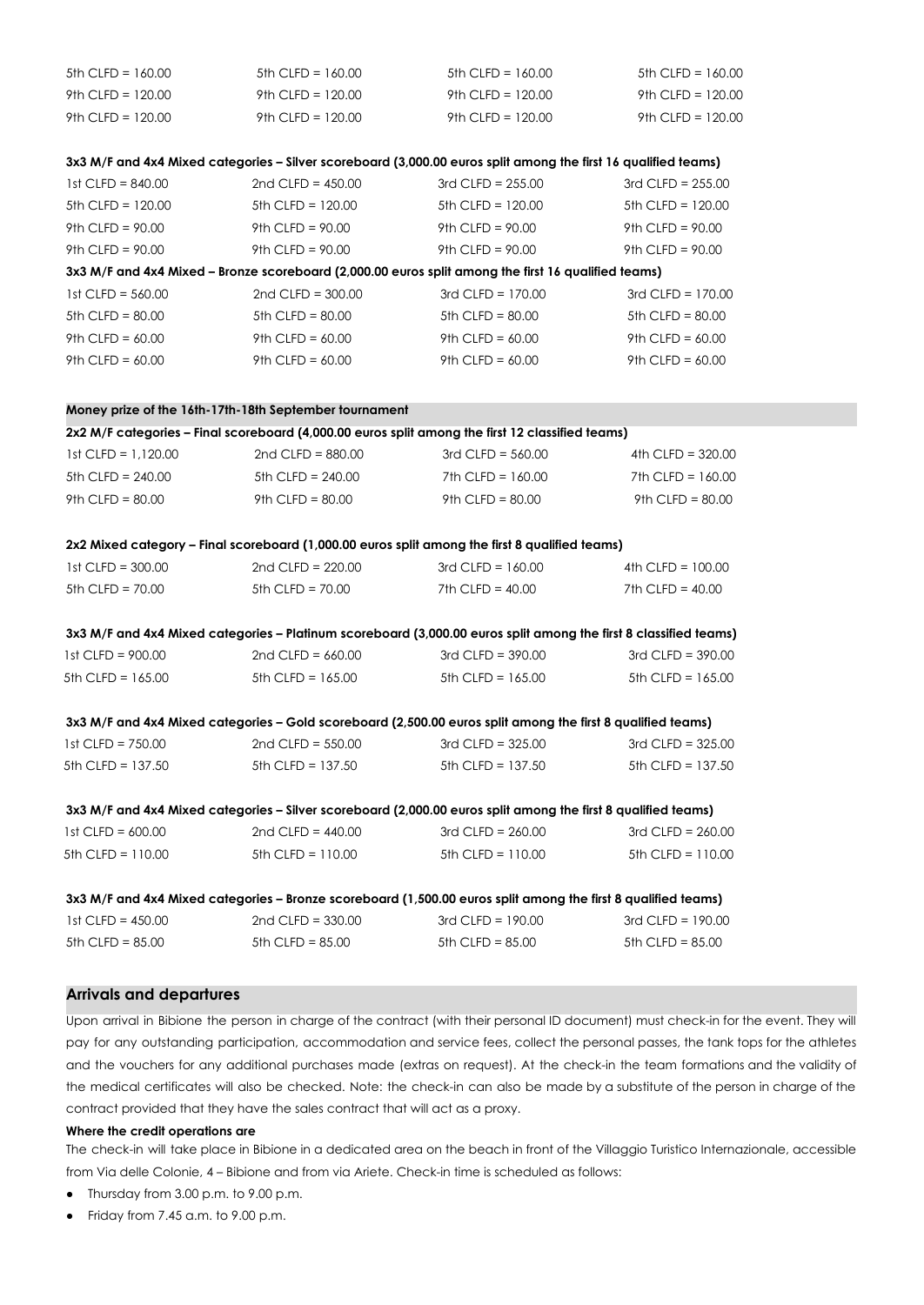- Saturday from 7.45 a.m. to 12.00 a.m.
- Sunday from 7.45 a.m. to 10.00 a.m. (check-in for the athletes of the 2x2 Mixed category arriving on Sunday)

For all those using affiliate accommodation in residences, tourist villages, aparthotels and hostels, accommodation will be available starting from 4:30 p.m. on arrival day and must be left by 10:00 a.m. on departure day, unless otherwise stated in the contract (or otherwise agreed with the accommodation). When receiving the keys to the accommodation a deposit (100.00 euros per unit) is required and will be returned on departure once the accommodation has been checked. For those staying in hotels the rooms will be made available from 12 a.m. unless otherwise agreed for an earlier access. For those staying in campsites the pitches will be available from 12 a.m. unless otherwise agreed. A tourist tax must be paid on arrival, in cash, for any form of accommodation, to the management of the accommodation. .

# **Arrangements for arrivals after the closing of the check-in (9.00 p.m.)**

Should you arrive in Bibione after 9 p.m. you can still get access to the affiliate accommodation assigned to you, using the booking voucher (sent in some days before the starting date of the event), and check in to the event the following day.

- Guests staying in an apartment will be able to collect an envelope containing the keys to the accommodation and a map to reach it from the check-in area set up on the beach (seashore facing the Villaggio Turistico Internazionale) from 10.30 p.m. to 1.00 a.m.
- Guests staying in residences, aparthotels and tourist villages that have a reception (this information will be available at registration) will be able to collect the keys from the reception of the assigned accommodation. Please remember to communicate the late arrival to the management of the accommodation.
- Guests staying in hotels are advised to choose 4-star accommodation that guarantees the presence of a night porter. In any case please remember to inform the hotel of the late arrival.
- Guests staying in hostels must collect the keys before 10.00 p.m. on arrival day.
- Guests staying in campsites will be able to access the camping area with their vehicles by 11 p.m. After that time guests will not be able to access the area with their vehicle but will still be able to pitch their tent. For camper vans overnight stops are possible in a special designated area inside the campsite, with the possibility of moving to the assigned pitch the following morning.

#### **Personal pass**

Upon arrival in Bibione, during the check-in, the person in charge of the contract will collect the personal passes that each participant will be required to wear on their wrist or ankle for the whole duration of the event.

The pass will allow "athletes" to:

- Take part in the tournament if registered as 'Athlete';
- Free access to the dedicated secondary playing courts;
- Free entrance to the evening parties on the beach;
- Free entrance to disco parties;
- Discount on renting sunshade umbrellas and loungers;
- Discount on the entrance ticket to the thermal water swimming pools (at Bibione Thermae);
- Discounts in pizzerias and other affiliate restaurants/pubs/bars (see "BeachVolleyMarathon App").

In case of damage, the personal pass will be changed with a new one, free of charge, upon returning the old one.

Note: teams playing a match with one or more athletes without the personal pass, released by the organizing office, will be immediately expelled from the tournament without any refund.

# **Accommodation**

At registration, a wide range of accommodation options will be suggested, according to availability, for a minimum of two nights in OB (only bed), BB (bed and breakfast), HB (half board) or FB (full board) in hotels, aparthotels, residences, apartments, hostels and campsites. Except for hotels and aparthotels, accommodation does not include daily tidying and cleaning of the unit. Towels and sheets are not provided but can be requested by paying extra. The organizing office can modify the accommodation details according to the availability, after having informed the person in charge of the contract. Note: for those taking advantage of the accommodation solutions, the organizing office will send an email to the person in charge of the contract, the week before the starting date of the tournament, with information about the "Guest Register". They will also be given information about the agency where to collect the keys of the accommodation, about the payment of the city tax (to pay cash on arrival) and about late arrivals after the closing time of the lessor agencies and of the check-in for the event (9 p.m.).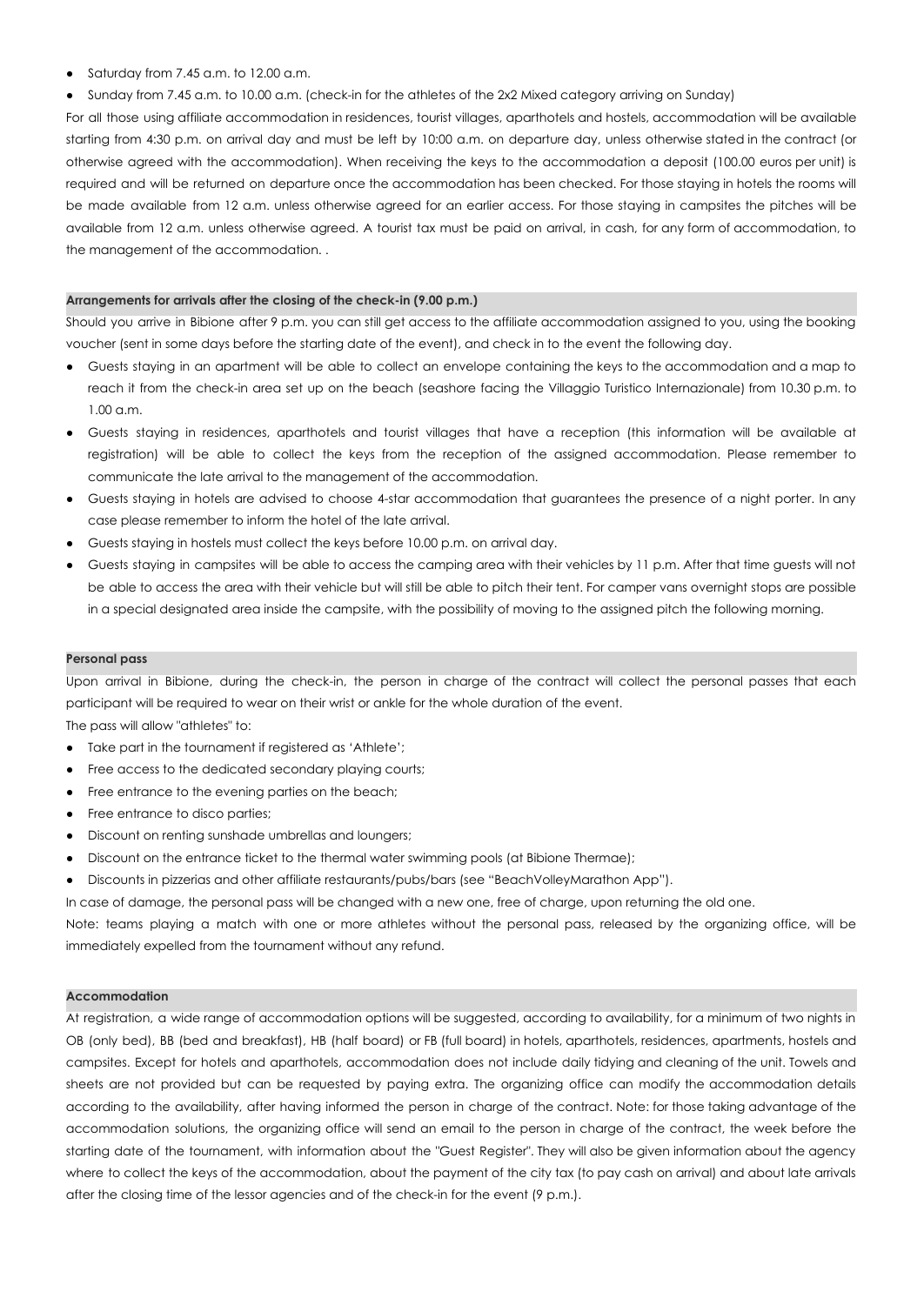#### **Affiliate accommodation | Apartments, residences or mobile homes inside tourist villages**

Affiliate accommodation in apartments, residences or mobile homes inside tourist villages is available for stays of minimum two nights and is assigned as follows:

- "Formula roulette" offers a more convenient price but does not allow choosing the accommodation which will be assigned randomly.
- "Special formula" allows choosing the desired accommodation in the residential complex or in the village. In this case the price varies and is visualized by selecting the accommodation chosen under the heading "Accommodation" on the registration page and entering the number of beds required.

Accommodation does not include daily tidying and cleaning of the unit. Towels and sheets are not provided but can be requested by paying extra.

**Accommodation facilities.** We are listing, some examples of accommodation facilities; at registration, while booking, the exact description of the chosen facility will be available.

- Residence: two-room apartment 4/5 beds: bathroom, living room with kitchenette and double sofa bed (French sized bed), plus double bed bedroom and possibility of a third bed in the 5-bed accommodation option.
- Residence: three-room apartment 6/7 beds: bathroom, living room with kitchenette and double sofa bed (French sized bed), twin bed room and double bed bedroom plus possibility of a third bed in the double bedroom in the 7-bed accommodation option.
- Residence: four-room apartment 7/8 beds: usually two bathrooms, living room with kitchenette and double sofa bed (French sized bed), three bedrooms for two people of which at least one has a double bed.

**Check-in.** Access to the housing units will be possible from 4.00 p.m. on arrival day, unless early arrival has been agreed on with the management of the accommodation facility. Unless otherwise agreed, you will be able to access your accommodation before checking in for the event by showing, at the reception of the accommodation facility, the booking voucher of your stay which the organizing office will have sent to the person in charge of the contract in the days preceding the starting date of the event.

Upon arrival, when you receive the keys, a security deposit of 100.00 euros will be withheld. It will be returned on departure day after the rooms have been checked by the management of the accommodation.

**Check-out.** TThe keys must be given back to the management of the accommodation by 10.00 a.m. on departure day, (or by 5 p.m. if late check-out has been agreed on) otherwise the security deposit will not be returned. The accommodation must be left in order, tidied and cleaned. The rubbish must have been taken out, the fridge must have been emptied and, if defrosted, the door must be left open. Pans and dishes must have been washed and stowed away and the cooking corner must have been cleaned even when the final cleaning service has been purchased. The final cleaning of the unit can be requested on arrival from the management of the accommodation facility at a price starting from 50.00 euros per unit. The final cleaning service does not include taking out the rubbish and cleaning the kitchen corner which will always be the responsibility of the tenants.

**Note:** considering that final cleaning is compulsory, under penalty of losing the deposit, we highly recommend that you agree on checking the unit together with the management of the accommodation facility on departure day.

**Arrivals after 9.00 p.m.** Should you arrive in Bibione after 9 p.m. you can still get access to the affiliate accommodation assigned and check in for the event the following day. It will be possible to collect an envelope containing the keys to the accommodation and a map to reach it from the check-in area set up on the beach (seashore facing the Villaggio Turistico Internazionale) from 10.30 p.m. to 1.00 a.m. Guests staying in residences and tourist villages that have a reception (this information will be available at registration) will be able to collect the keys from the reception of the accommodation facility. In this case it will be necessary to contact the accommodation facility to let them know of the late arrival.

**Other information**. The rented units (in residences and tourist villages) are equipped with a kitchenette, dishes and cooking utensils (except for tablecloths and kitchen towels), pillows and mattresses, except for bedlinen and towels which can be requested when booking. The units do not have any house cleaning products, any toiletries (nor complimentary toiletries) or any toilet paper. Each unit has a parking space.

#### **Tourist Villages and residences rules**

a) It is not possible to accommodate more people than the beds available in the unit. b) It is recommended to bring with you toilet paper, hygiene kits and all other toiletries, house cleaning products, tablecloths, kitchen towels and bathroom towels and bedlinen. If you have requested bedlinen and towels: in some cases the management will hand them to you together with the keys, in other cases the management will leave them in the rented unit. On departure day the towels and bedlinen must be left folded on the bed or, if required, handed to the management. We remind you that for each missing towel or bedlinen 10.00 euros will be withheld from the deposit. c) Access to the units will be possible after 4.30 p.m. on arrival day unless early arrival has been agreed on with the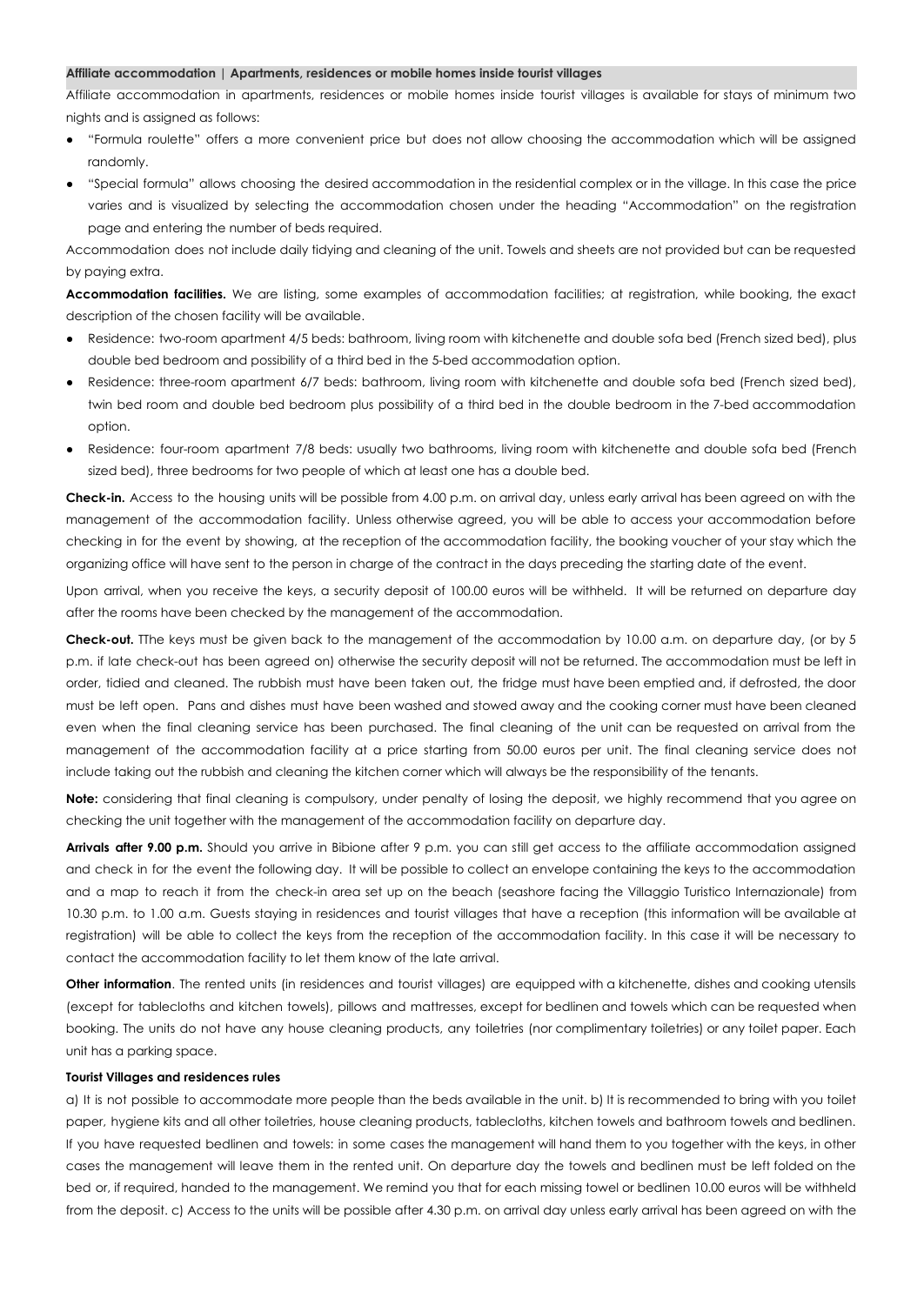management of the accommodation facility. The keys must be handed back to the management of the rented accommodation by 10.00 a.m. on departure day (by 5 p.m. if late check-out has been agreed on); d) Before accessing the accommodation it will be necessary to fill in the "Guest Register" and to pay cash the tourist tax to the management of the accommodation. The week before the starting date of the event the organizing office will send an email to the person in charge of the contract with information on how to register guests (Guest register). They will also be given detailed instructions on how to collect the keys of the accommodation, on the payment of the tourist tax and any other useful information about the accommodation. e) When receiving the keys to the accommodation a deposit (100.00 euros per unit) is required and will be returned on departure day once the accommodation has been checked by the management of the accommodation facility. We recommend that you agree on checking the unit together with the management of the accommodation facility on departure day. f) Any kind of damage noticed by the tenants upon arrival or caused during their stay, must be reported immediately to the management of the accommodation and to the organizing office. g) For any inconvenience, empty gas cylinder, lack of electricity, water leakage, loss of keys, etc., you must contact directly the management of the accommodation. In case the unit is managed by a lessor agency you will have their phone numbers on the envelopes that contained the keys handed to you on arrival day. h) Cleaning the rented units is compulsory on departure day, otherwise the security deposit will not be returned. The final cleaning of the unit can be requested, and payed for, directly from the management at a price starting from 50.00 euros per unit. Therefore, on departure day, the accommodation must be left in order, tidied and cleaned. The rubbish must have been taken out, the fridge must have been emptied and, if defrosted, the door must be left open. Pans and dishes must have been washed and stowed away and the cooking corner must have been cleaned. Note: the final cleaning service of the unit does not include taking out the rubbish and cleaning the kitchen corner which will always be the responsibility of the tenants.

Attention: lessor agencies close their offices at 7.00 p.m. After that time it will not be possible to request any type of intervention. Therefore, it is recommended to access the assigned accommodation by 6.00 p.m. to check the correct functioning of the supply systems (electricity, water, gas). The organizers will not be able to provide any assistance to the participants that will check-in after 6.00 p.m. We would like to remind you that using the hair dryer together with other electrical appliances (e.g. the water boiler) can cause exceeding the available power and the safety switch will disconnect the electricity: the light will turn off automatically and you will be left in the dark!

#### **Affiliate accommodation | Aparthotels**

Accommodation in affiliate aparthotels are intended for a minimum stay of 2 nights in B&B (bed and breakfast) and offer the comfort of a hotel stay together with the convenience of an apartment stay.

**Accommodation solutions**: 2- to 6-bed one-two-three room apartments with kitchenette, fridge, dishes and cooking utensils, bedlinen and towels included, in B&B (bed and breakfast).

**Check-in.** Access to the units is from 4.30 p.m. on arrival day, unless early check-in has been agreed on with the management of the accommodation. Unless otherwise agreed, you will be able to access your accommodation before checking in for the event by showing, at the reception of the accommodation facility, the booking voucher of your stay which the organizing office will have sent to the person in charge of the contract in the days preceding the starting date of the event.

Upon arrival, when you receive the keys, a security deposit of 100.00 euros will be withheld. It will be returned on departure day after the rooms have been checked by the management of the accommodationAccess to the units is from 4.30 p.m. on arrival day, unless early check-in has been agreed on with the management of the accommodation. Unless otherwise agreed, you will be able to access your accommodation before checking in for the event by showing, at the reception of the accommodation facility, the booking voucher of your stay which the organizing office will have sent to the person in charge of the contract in the days preceding the starting date of the event.

Upon arrival, when you receive the keys, a security deposit of 100.00 euros will be withheld. It will be returned on departure day after the rooms have been checked by the management of the accommodation..

**Check-out**. The keys must be returned to the reception by 10.00 a.m. on departure day, (unless otherwise agreed) or the security deposit will not be returned. The accommodation must be left in order, tidied and cleaned. The rubbish must have been taken out, the fridge must have been emptied and, if defrosted, the door must be left open. Pans and dishes must have been washed and stowed away and the cooking corner must have been cleaned even when the final cleaning service has been purchased. The final cleaning of the unit can be requested on arrival from the management of the accommodation facility at a price starting from 50.00 euros per unit. The final cleaning service does not include taking out the rubbish and cleaning the kitchen corner which will always be the responsibility of the tenants.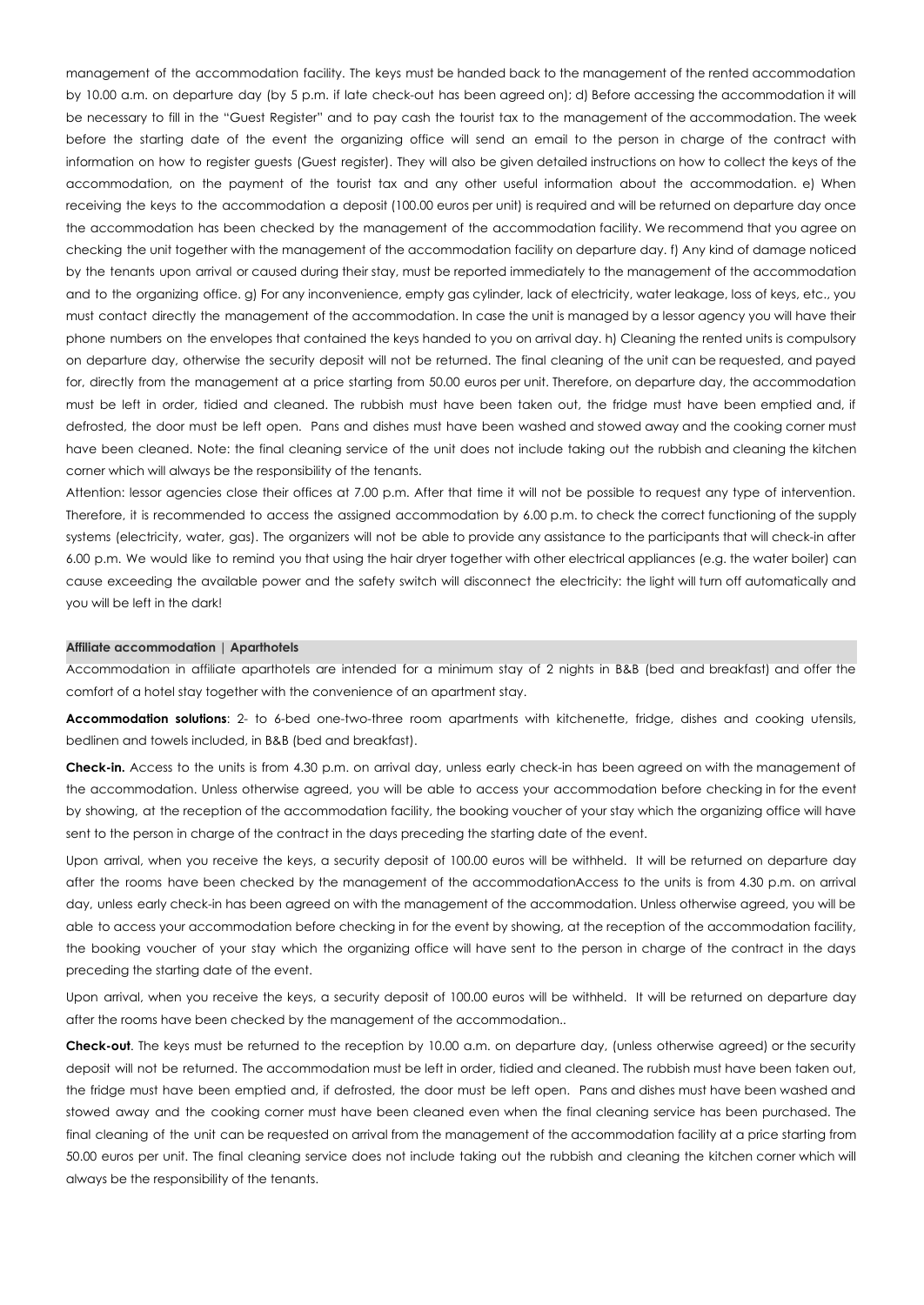**Arrivals after 9.00 p.m**. Should you arrive in Bibione after 9 p.m. you can still get access to the assigned affiliate accommodation and check in for the event the following day. Keys to the accommodation must be collected from the reception of the accommodation facility. For arrivals after 9 p.m. the management of the facility must be informed on the day of the scheduled arrival.

**Other information**. The units are equipped with a kitchenette, dishes and cooking utensils (except for tablecloths and kitchen towels), pillows and mattresses, bedlinen and towels, a hair dryer and complimentary toiletries. Each unit has a parking space.

#### **Affiliate accommodation | Hotel stays**

Accommodation in affiliate hotels is for a minimum stay of two nights in B&B (bed and breakfast), with the possibility, in some hotels, to request the HB or the FB. The list of affiliate hotels is available under the 'Registration' heading. It will not be possible to book the same room for a stay of a different length.

**Check-in.** Access to the rooms is from 12 a.m. on arrival day, unless early check-in has been agreed on with the management of the accommodation. Unless otherwise agreed, you will be able to access your room before checking in for the event by showing, at the reception of the accommodation facility, the booking voucher of your stay, that the organizing office (or the Associazione Bibionese Albergatori – the hotel association of Bibione) will have sent to the person in charge of the contract in the days preceding the starting date of the event.

**Check-out**. The room keys must be returned to the reception of the hotel by 10.00 a.m. on departure day. A late check-out needs to be agreed on, by the guest, at the reception of the hotel.

**Arrivals after 9.00 p.m**. We recommend choosing 4-star accommodation that guarantees the presence of a night porter. In any case, the hotel must be informed of the late arrival on the scheduled arrival day.

**Other information.** Each room is ensuite and has pillows, blankets, bedlinen and towels. According to the category of the hotel there will be: air conditioning, TV, minibar, hair dryer and complimentary toiletries. Breakfast and daily cleaning are included. In some hotels HB and FB are available upon request. Each room has a parking space.

## **Affiliate accommodation | Hostels**

Affiliate accommodation in hostels is for a minimum stay of two nights (only bed without breakfast). Keys must be collected strictly before 10.00 p.m. on arrival day. When receiving the keys to the room a deposit (50.00 euros per room) is required and will be returned on departure day once the accommodation has been checked. Rooms must be left by 10 a.m. on departure day, tidied and cleaned and the rubbish must have been taken out, under penalty of losing the deposit. It will not be possible to book the same room for a stay of a different length.

## **Rooms**. Ensuite rooms or shared bathroom in OB (only bed)

**Check-in**. Access to the rooms is from 10 a.m. on arrival day, unless early arrival has been agreed on with the management of the accommodation facility. Keys must be collected strictly before 10 p.m. on arrival day from the reception of the facility. When receiving the keys to the room a deposit (50.00 euros per room) is required and will be returned on departure day once the accommodation has been checked. Unless otherwise agreed you will be able to access your room before checking in for the event by showing, at the reception of the accommodation facility, the booking voucher of your stay, that the organizing office will have sent to the person in charge of the contract in the days preceding the starting date of the event.

**Check-out**. Rooms must be left by 10 a.m. on departure day, tidied and cleaned, and the rubbish must have been taken out, under penalty of losing the deposit.

**Arrivals after 9.00 p.m.** The keys must be collected strictly before 10.00 p.m. on arrival day.

**Other information**. Usually 2-6 bed rooms are ensuite. There are pillows and blankets, but there are neither bedlinen nor towels that can be requested at booking. The units do not have any house cleaning products, any toiletries (nor complimentary toiletries) or any toilet paper. Each unit has a parking space.

#### **Affiliate accommodation | Campsite**

Affiliate campsite stays are in the Villaggio Turistico Tridente(4 stars) and Lido (3 stars) for a minimum stay of two nights.

**Check-in**. Access to pitches is from 11.00 a.m. on arrival day, unless early check-in has been agreed on with the management of the accommodation. Unless otherwise agreed, you will be able to access your pitch before checking in for the event by showing,